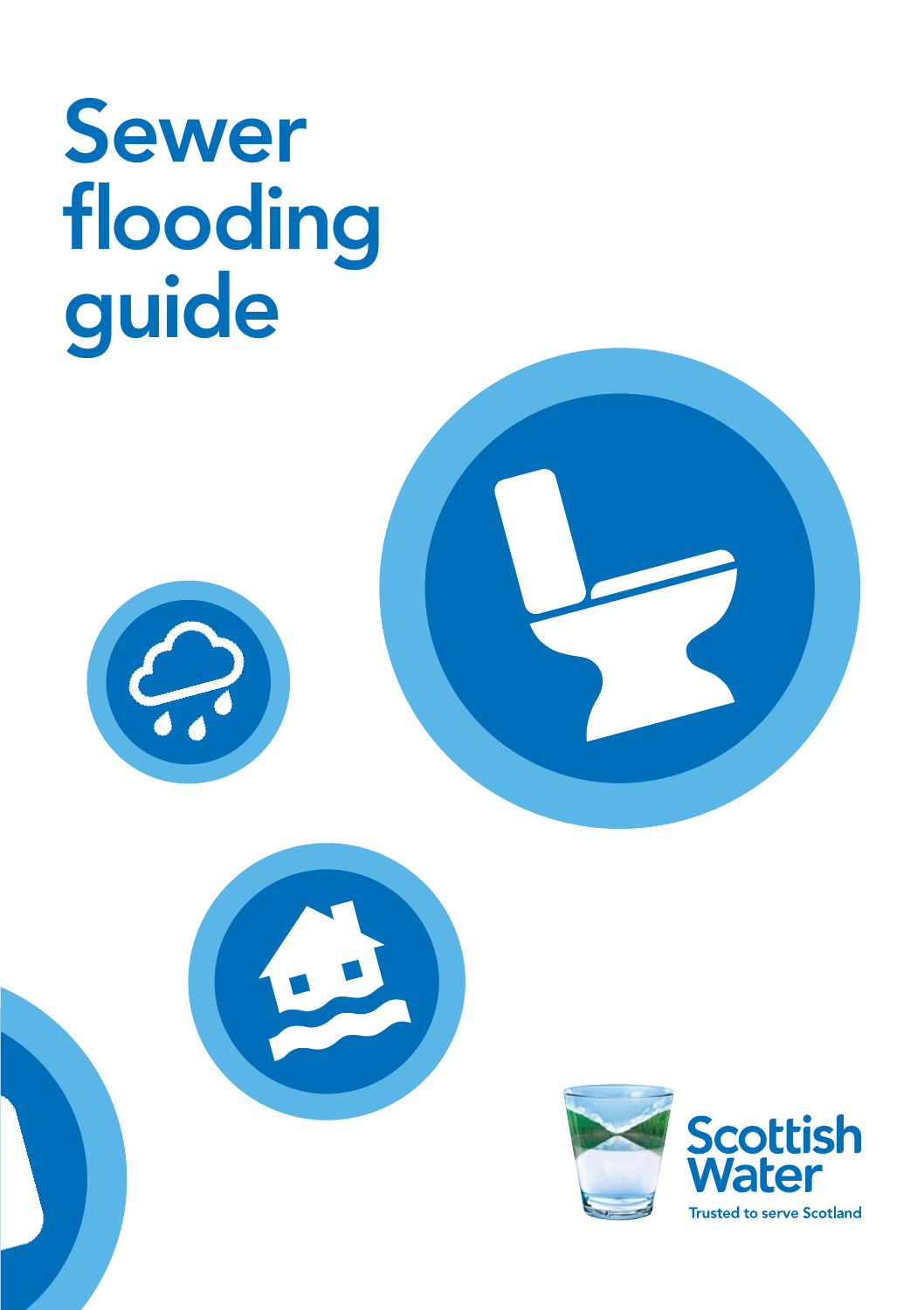We are very sorry you have suffered flooding from the public sewer. Scottish Water understands the impact and distress sewer flooding can cause and we will endeavour to help resolve the situation.

This guide provides useful information when dealing with a sewer flooding incident and how Scottish Water will work to assist you.

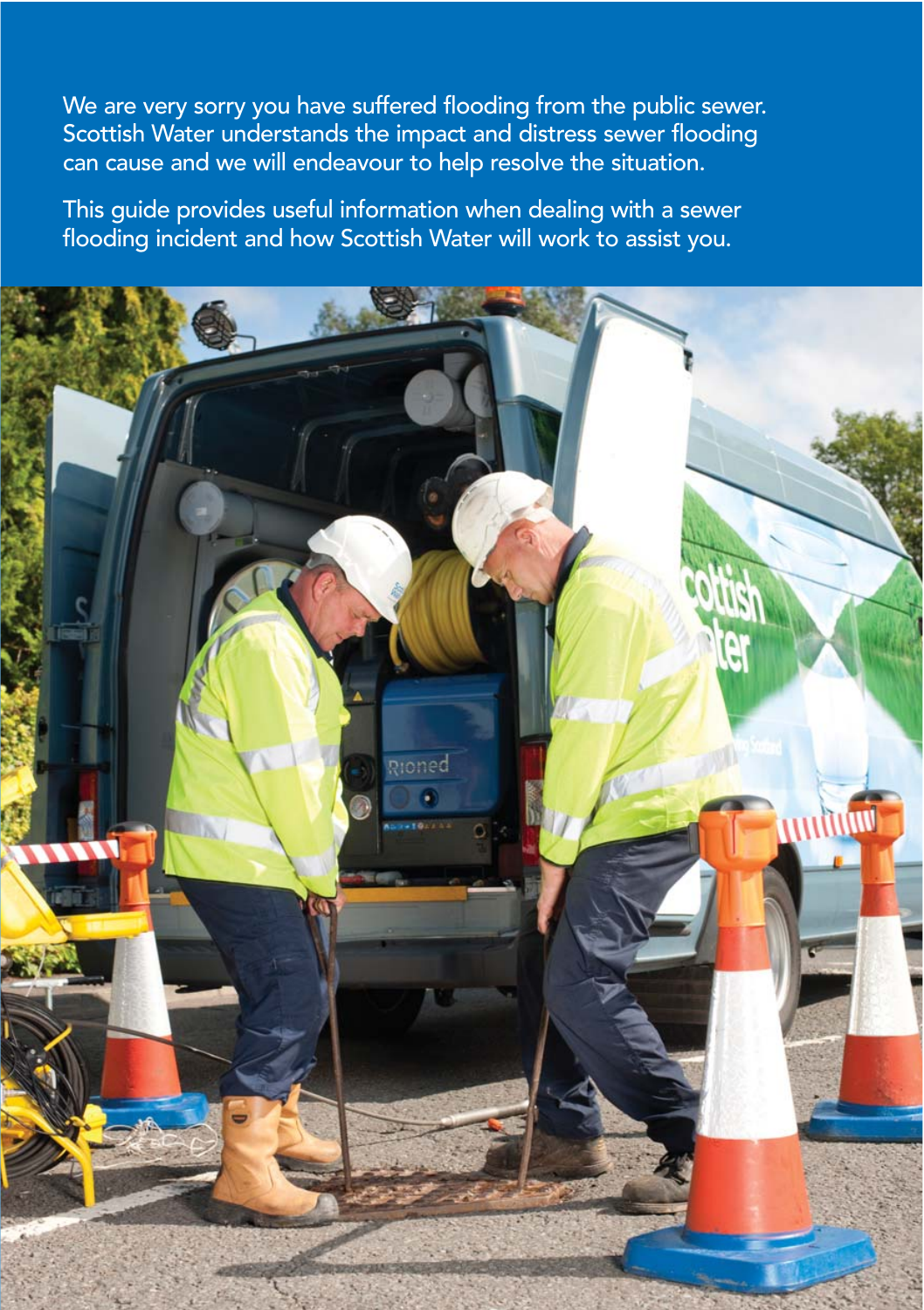## Sewer flooding incidents can be classed as: Internal: Where waste water has entered your property External: Where waste water has flooded your garden (within your property boundary) or roads or paths but not entered your property.



Following a flooding incident where damage has occurred, we would always recommend you contact your insurance company as soon as possible. They can offer advice and guidance. It is also advisable to take photographs and keep a note of any damage. Remember you may need to keep damaged items if you intend to make an insurance claim. More information about insurance and compensation can be found on page 7.

## contents

| our process                                 |             |
|---------------------------------------------|-------------|
| safety first                                |             |
| causes of sewer flooding and responsibility | $\boxed{3}$ |
| clean up process                            |             |
| insurance and compensation                  |             |
| prevention                                  |             |
| environmental issues                        |             |
| useful contacts                             |             |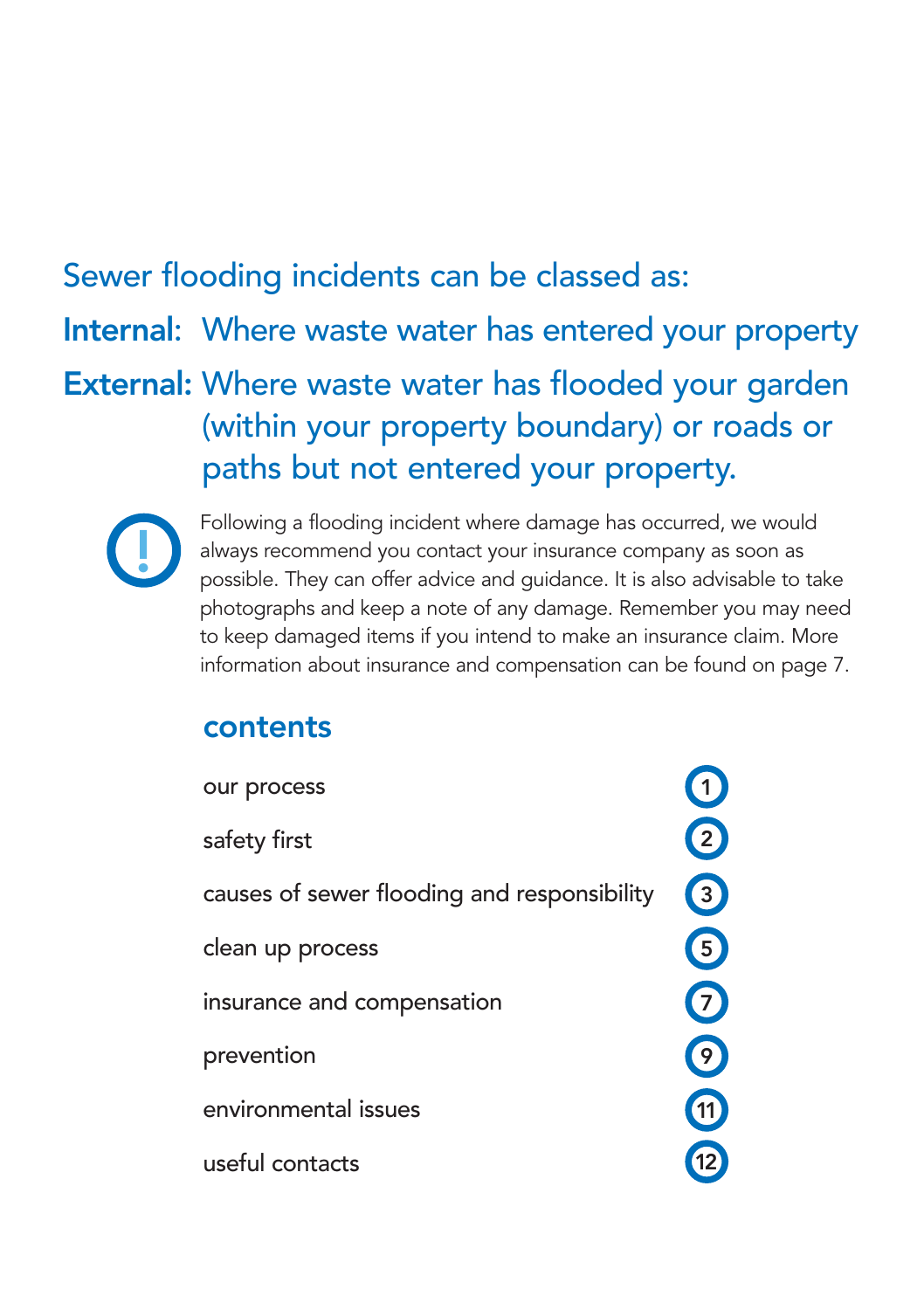#### <span id="page-3-0"></span>our process

In the event of sewer flooding from our sewers, we will do all we can to assist. Scottish Water will work hand in hand with the local Council, emergency services, the Scottish Government and the Scottish Environment Protection Agency (SEPA) if necessary. Our Customer Charter provides further information about this support and our service standards and is available on our website: [www.scottishwater.co.uk](https://www.scottishwater.co.uk)

Once Scottish Water is notified of a flooding incident, we will:

- attend the flooding as soon as possible (usually within 4 hours for an internal flood and within 24 hours for an external flood). Please note that in the event of extreme weather conditions these times may vary.
- identify if the issue is the responsibility of Scottish Water and resolve it if it is our responsibility.
- assist with any clean up required and where appropriate, disinfect the affected area (this may be completed by our contractor partners or representatives).
- carry out on-site investigations to identify likely causes. If the flooding is caused by a complex issue, additional resources may be contacted for assistance. A CCTV survey of the affected sewer may also be carried out at a later date.
- keep you updated on findings during these on-site investigations.

Flooding can be caused by prolonged or heavy rainfall, typically in the form of severe localised storms that can overwhelm the sewer system.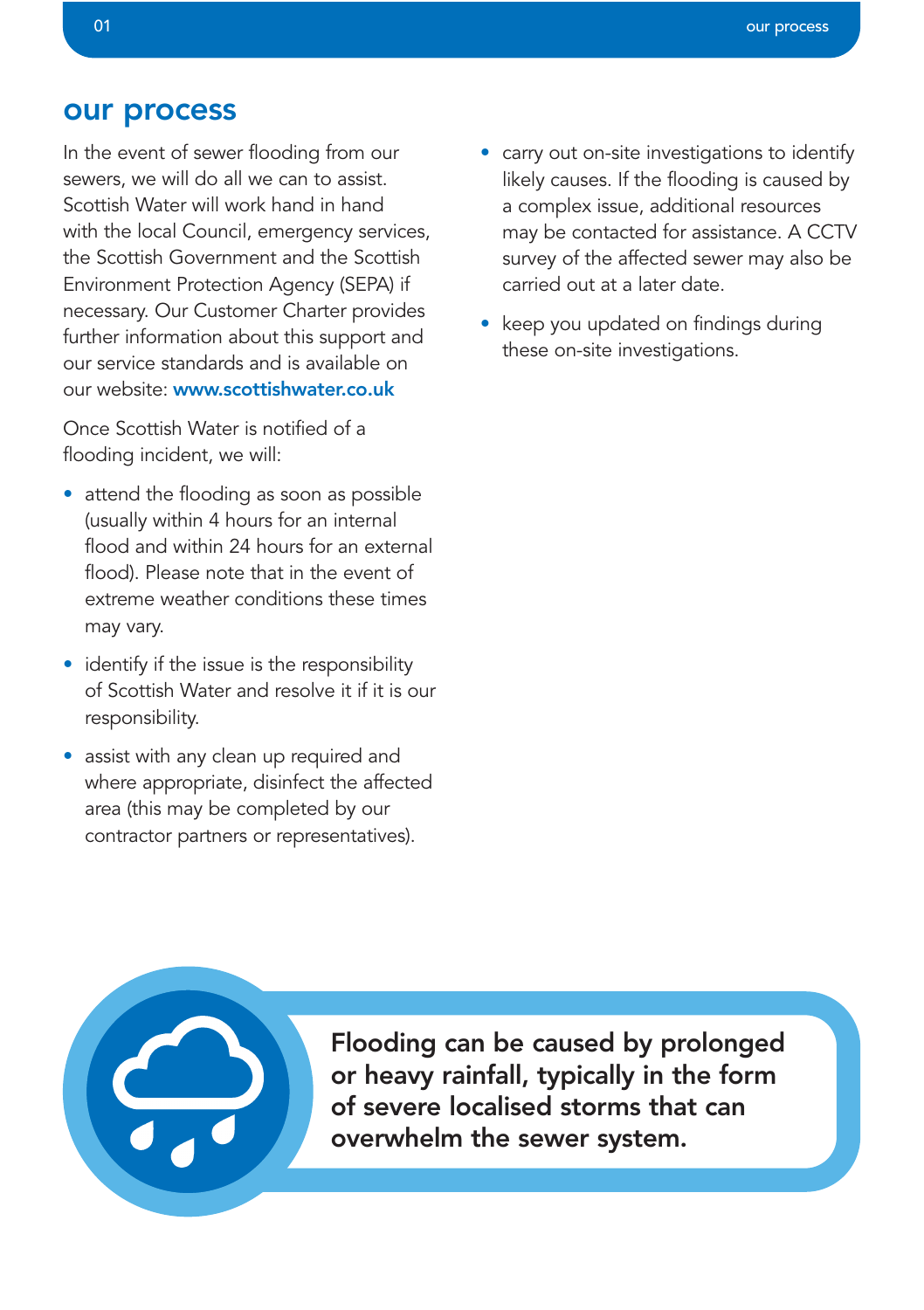## <span id="page-4-0"></span>safety first

Basic hygiene precautions should be taken when coming into direct contact with waste water.

These include:

- wash hands after any contact.
- protect any cuts and grazes.
- disinfect footwear and clothing.
- keep children, the elderly, pets or anyone with a health condition out of the affected area.
- make sure any electrical equipment that has been water damaged is safe before further use. This inspection is best undertaken by a qualified electrician.
- where possible, open windows to increase ventilation to the affected area – make sure it is safe to do so.

In the unlikely event of illness such as vomiting or diarrhoea, you should contact your GP immediately.





Keep children, the elderly, pets or anyone with a health condition out of the affected area.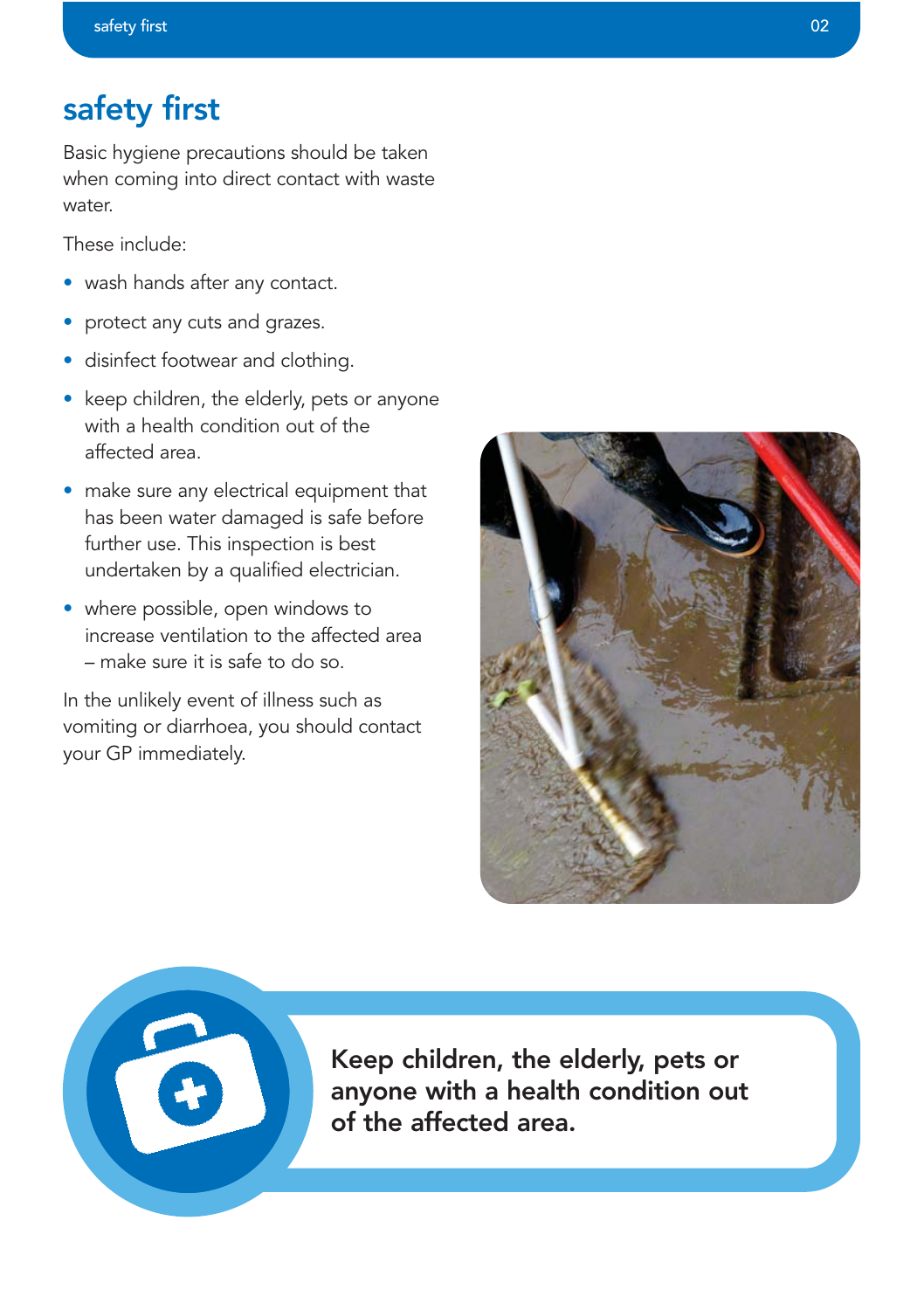## <span id="page-5-0"></span>causes of sewer flooding and responsibility

Flooding incidents may be:

Internal – where waste water enters your property by 'backing up' through toilets or sinks or enters from the outside through doorways, cable ducts or air bricks which are commonly located near ground level.

External – where waste water has flooded your garden (within your property boundary) but not entered your property. This may occur by waste water escaping from external drains.

This diagram shows a typical layout of how a property connects to the public sewer. Showers, baths, toilets, sinks and water using appliances such as washing machines are all connected and waste and waste water is carried from a private pipe to the main sewer. The private drain which runs from your house to the public sewer can be just 4 inches wide, which is less than the diameter of a DVD. Rainwater The sewer system can cope with regular flows but blockages, extreme weather conditions or pumping station issues can cause waste water to flood your property.

If the flooding is caused by a blockage in the public sewer, Scottish Water will attend and clear the blockage. If extreme weather has caused waste water to overflow, we will carry out a clean up and investigate further.

If the sewer flooding has occurred as a result of an issue with your private pipework, you will be responsible. The diagram shows that anything from inside your property to the property boundary is usually your responsibility. If you are in any doubt, further information can be found at: [www.scottishwater.co.uk/responsibility](https://www.scottishwater.co.uk/help-and-resources/document-hub/your-home/pipework-in-your-home) 

If your issue has been identified as 'private' and beyond the responsibility of Scottish Water, we would recommend you contact a licensed plumber or your landlord/ Council if the property is rented – further information about licensed plumbers can be found on page 12.

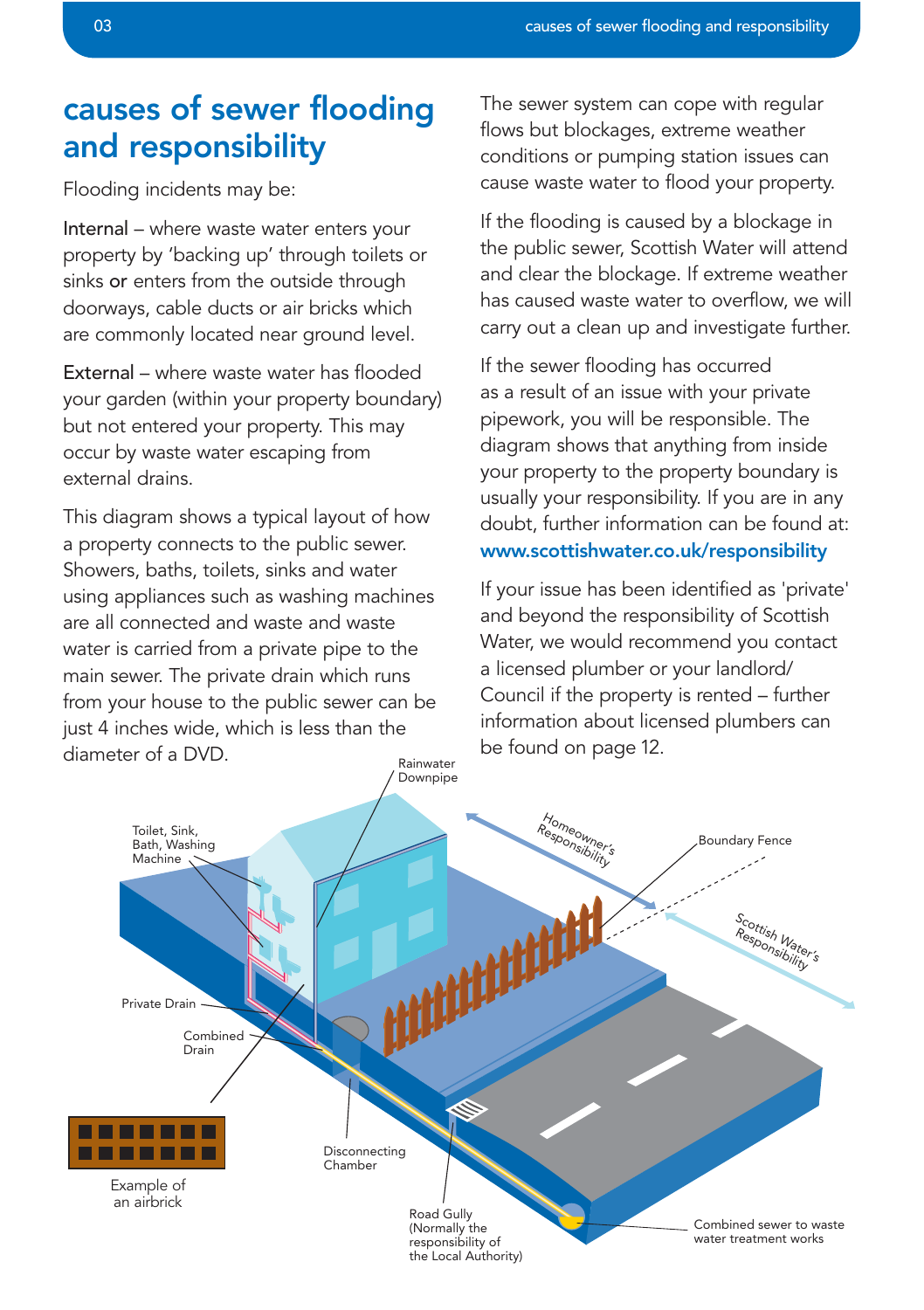#### **Blockages** (also known as 'chokes')

Blockages are the most common cause of sewer flooding incidents that we deal with. This may be as a result of inappropriate items being flushed down the toilet or fat, oil and grease being put down the kitchen sink. Flushing anything other than pee, poo and toilet paper can cause blockages in the system. Unfortunately Scottish Water have no control over what people put down sewers and under such circumstances, we cannot be liable for any damage that is caused by this. We are committed to raising awareness and working with customers to reduce these incidents occurring. Silt or gravel may enter the sewer system at a drain or access point and accumulate in the pipe which can also cause blockages.

#### Extreme weather

Sewer flooding can be caused by prolonged or heavy rainfall, typically in the form of severe localised storms that can overwhelm the sewer system. Surface water flooding (not waste water) in road gullies is usually the responsibility of the local council. Extreme weather can also put a large strain on pumping stations. If you are worried about the possibility of flooding due to extreme weather, please contact SEPA's Floodline on 0345 988 1188.

#### Defective pipework or equipment failure

Pipes in the sewer network may deteriorate over time and collapse or be damaged by a third party working in an area. Tree roots can also damage pipework and restrict the flow if they are able to access pipework through a loose joint or crack. This can cause waste water to back up through the network.

For further information about how you can help reduce the chance of blockages to your property, please see page 9.



Inappropriate items (such as wipes) being flushed down the toilet are one of the most common causes of sewer flooding.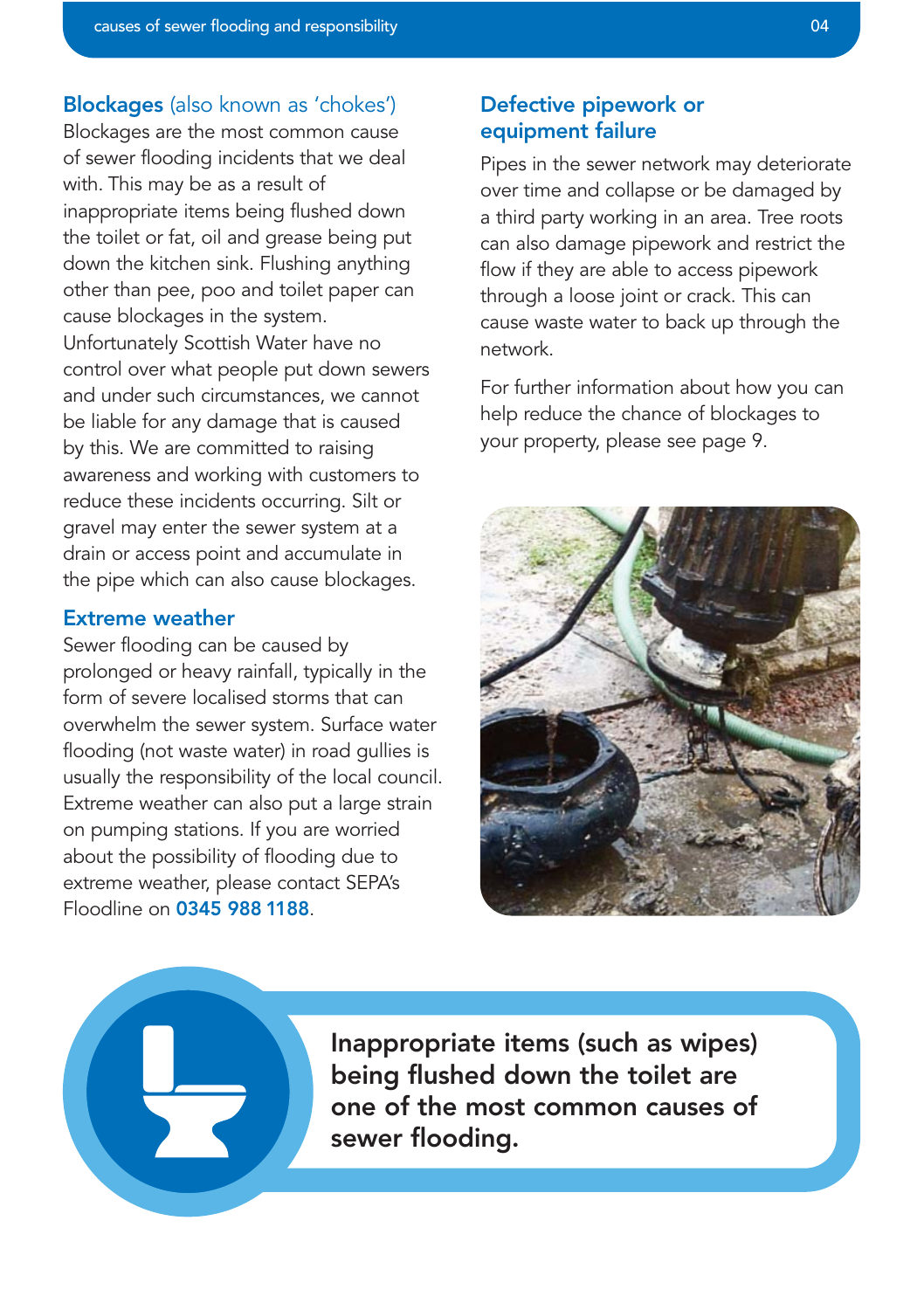### <span id="page-7-0"></span>clean up process

If your home has been flooded as a result of waste water from our sewers, Scottish Water will carry out a clean up of your property.

This clean up process will include:

- removing excess liquid
- removing any sewage debris or faecal contamination
- leaving the area to dry and applying a disinfectant.

Water Research Centre (WRc) tests have established that by using this approach, disinfection should remove all traces of bacteria within 24 to 48 hours.

There are some things you can do to help protect you and your family following an internal flood. These include:

- Wash down all surfaces with a disinfectant.
- Wash clothing, bedding and other soft furnishings on a hot wash.
- Remove any soft furnishings that have been damaged beyond repair from the affected area to reduce the spread of bacteria. Do not dispose of anything if you intend to make an insurance claim.
- Consider moderate heating to aid the drying process. Please note that this should be after 48 hours of the incident as higher room temperatures may prolong the life of bacteria.
- Allow everything to dry thoroughly and safely keep the area well ventilated.
- Flooring, such as tiling or laminate flooring, that covers hatch access to flooded areas under floors, may need to be lifted to allow access if required. If there is no access hatch it will be your responsibility to arrange access for us to carry out the clean up.

When you contact us, we aim to attend within 4 hours for an internal flood and 24 hours for an external flood.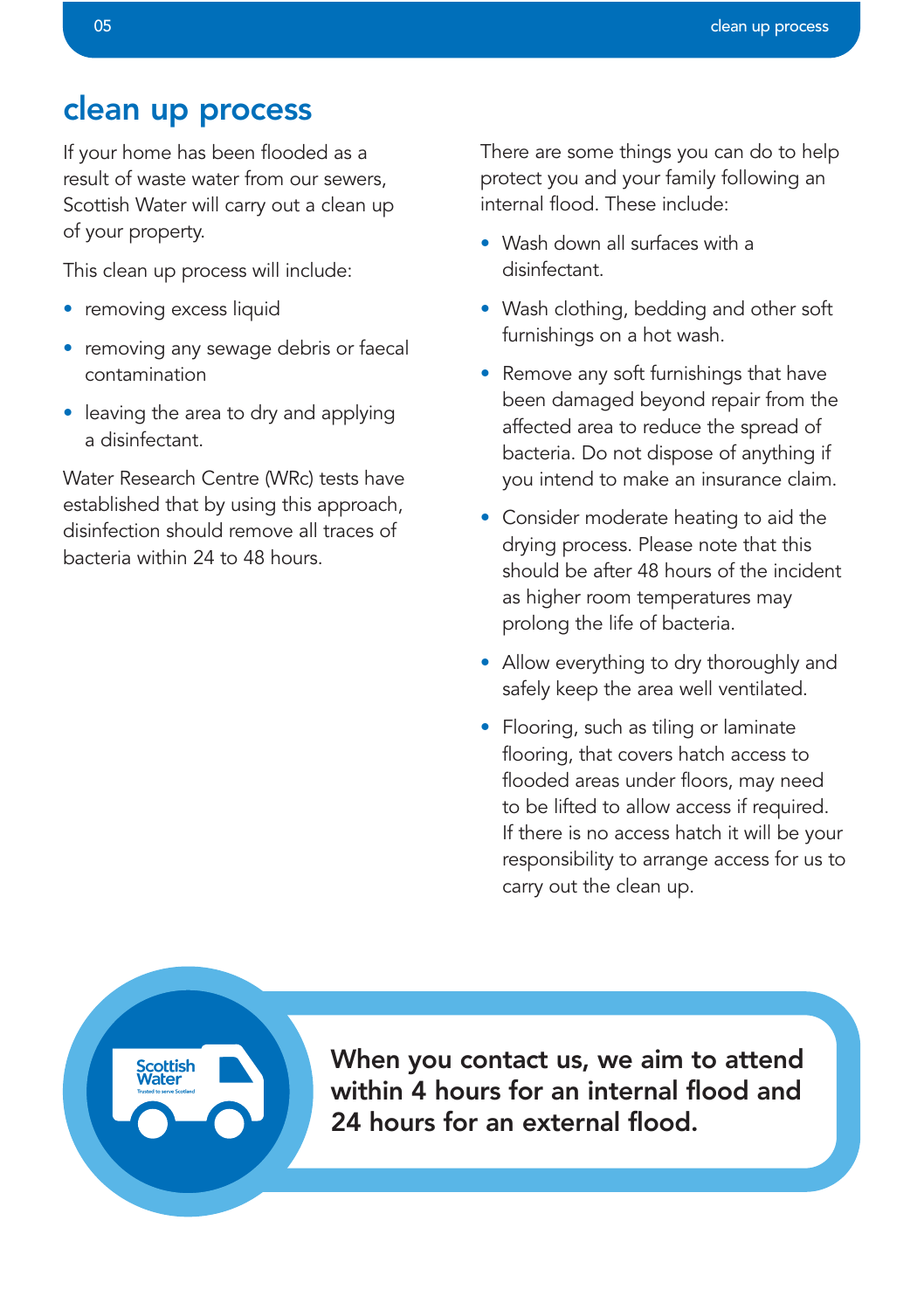#### If your garden has been affected

- Leave lawns and borders to recover naturally. The UV rays from the sun will destroy bacteria over time. This can vary from 6 days in the summer to 20 days in colder/winter conditions depending on the soil type (see table below for details).
- Do not attempt to dig or rake any lawns and borders - this can spread the bacteria further into the turf which can enhance the bacteria.
- Do not excessively hose lawns and borders as this will saturate the ground and prolong the life of the bacteria.
- If you grow any garden fruit or vegetables, make sure you destroy them if they have come in to contact with sewage.
- Stay off paths and driveways that have been treated with disinfectant for a period of 3 hours to give the disinfectant an opportunity to take effect.

Recommended minimum number of days to keep off flooded outdoor areas:

| <b>Season</b> | <b>Turf/Clay</b> | Soil/Sand |
|---------------|------------------|-----------|
| Spring        | 13               | $20 -$    |
| Summer        |                  |           |
| Autumn        | 13               | 70        |
| Winter        | 18               |           |

?



#### what to do if your home is uninhabitable

Scottish Water will, on occasions of severe internal sewer flooding, support a customer in finding temporary accommodation (local b&b/hotel) for the initial night, although in most instances your own insurance company will arrange this. It should be noted there is no legal obligation for Scottish Water to provide this service, but in such cases we would not wish to see a customer and their family stranded.

## further investigation

If further investigation is needed to determine the cause of the flooding, one of our network analysts will be assigned to investigate this. They will keep you updated throughout and notify you of any developments that they find.

Surface water flooding in road gullies is usually the responsibility of the local Council.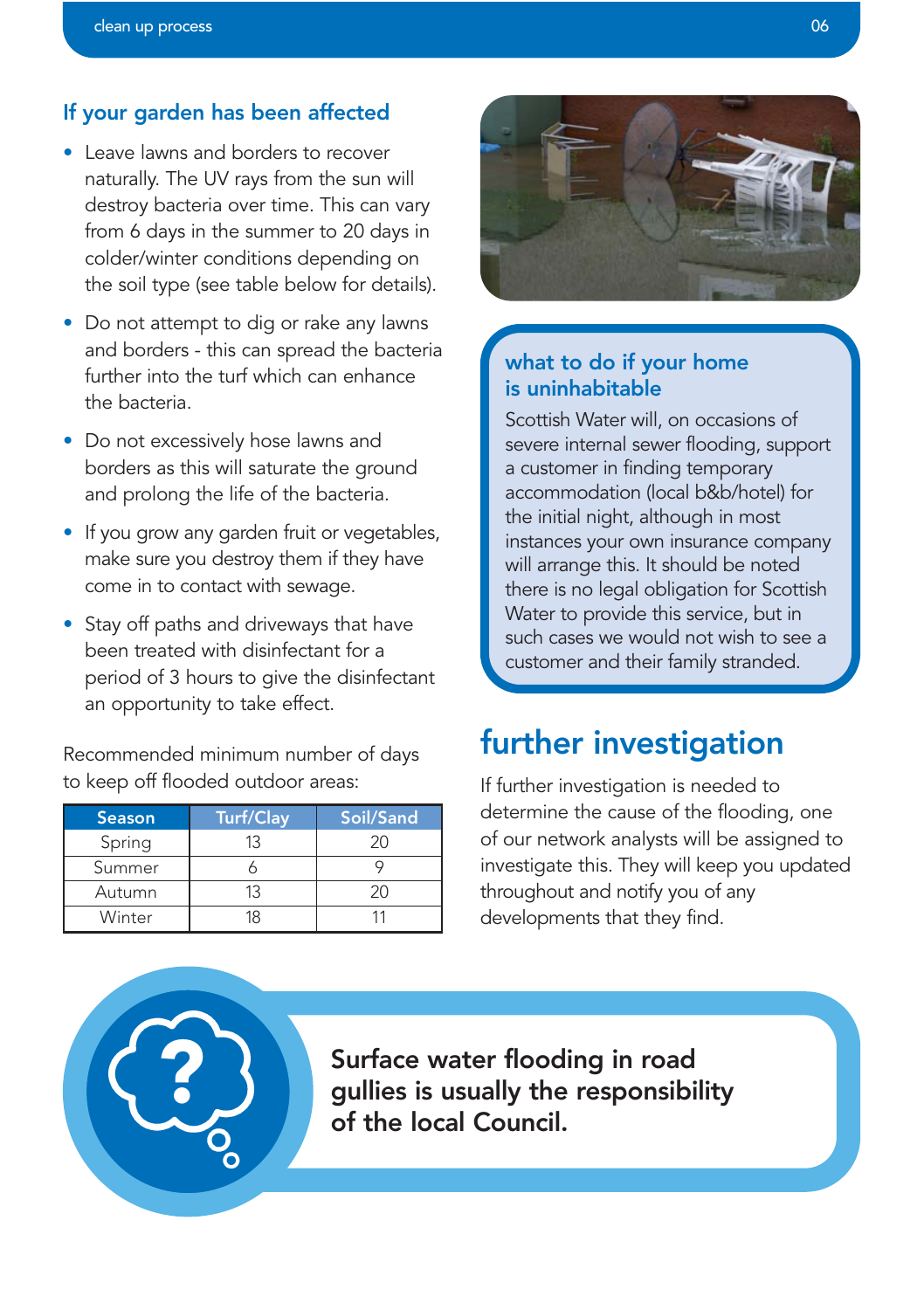## <span id="page-9-0"></span>insurance and compensation

We would always recommend you have the appropriate insurance cover for any eventuality. Scottish Water will always encourage a customer who has incurred loss or damage as a result of flooding to approach their own insurers in the first instance. Business customers are required to contact their Licensed Provider (the company they pay their charges to) to enquire about a claim.

- Your own insurance company will not normally need to establish liability before proceeding with your claim, which means work can start quickly to restore your home. Scottish Water does have to establish liability before any compensation can be considered, which can take longer.
- Most insurance companies will normally replace or settle on a new for old basis. Scottish Water will always deduct the depreciation of an item from any settlement (assuming Scottish Water is liable).
- Your insurance company may choose to claim against Scottish Water to recover costs if they believe we are liable. A successful recovery by your insurers may not affect your premiums.

However, this is at the discretion of your insurer and we would encourage customers to check their policy.

Please note that a failure to notify your insurance company of any flooding may jeopardise any future claims.

Whilst the public sewer belongs to Scottish Water, we have little control over what goes in to the sewer system. As such, many blockages are caused by inappropriate items or unforeseen events. Under such circumstances Scottish Water is not liable for damage. It is only where we are proven to have acted negligently that we will be liable for any damage.

If internal flooding of your property is caused by waste water from our sewers but isn't due to general surface water flooding of the area; a defect in your own private drains or a result of your own actions, you may automatically get a payment equal to your annual waste water charge. This payment has no bearing on any claim that you may submit for the incident.

We may also reimburse your insurance excess as a gesture of goodwill, providing the flooding is not as a result of the instances mentioned above.

If internal flooding of your property is caused by waste water from our sewers – you may be entitled to an automatic payment equal to your annual waste water charge.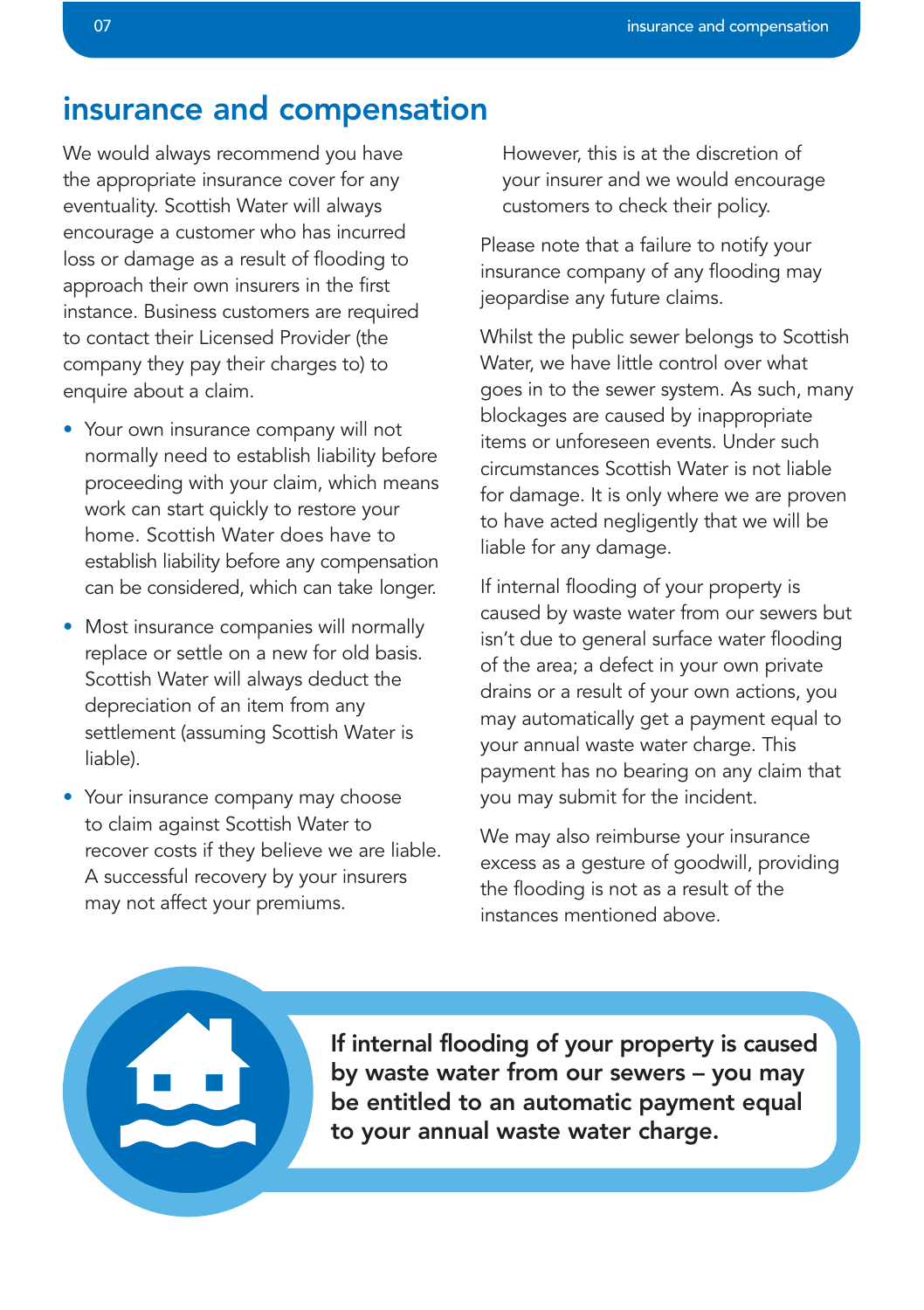C

If you do not wish to claim on your own insurance or do not have household insurance, Scottish Water will endeavour to assist you as described in our Customer Charter, which can be found on our website and includes more information about our Service Standards.



It is good practice to take photographs of the flooding and document any damage that has taken place – this can help with any claim.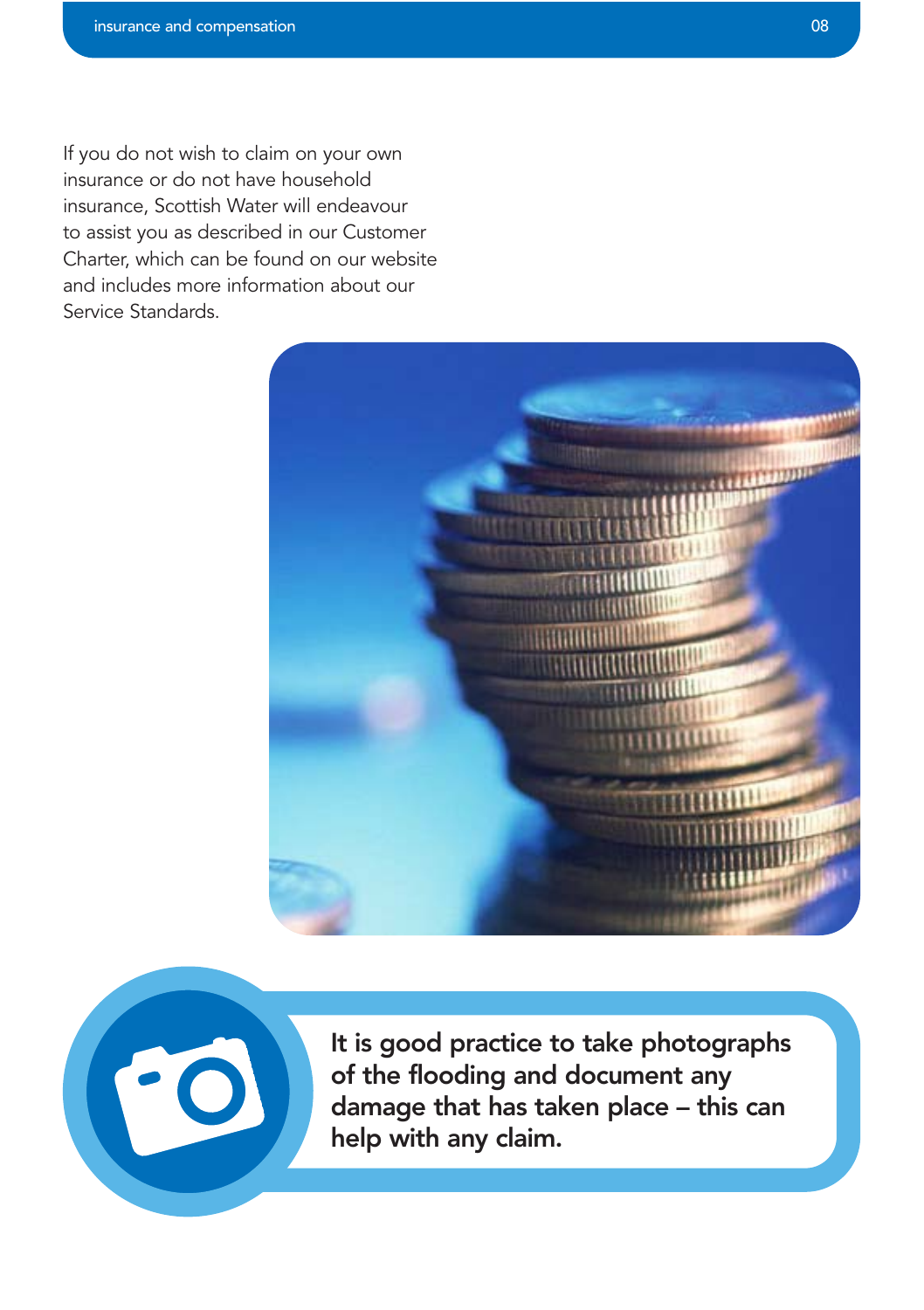## <span id="page-11-0"></span>prevention

Scottish Water are continually investing to help tackle problems caused by sewer flooding; this includes upgrading and building new waste water treatment works and waste water systems. Unfortunately we cannot control what people put down private drains and sewers. Over 80% of sewer blockages in Scotland are caused by inappropriate items being disposed of in toilets and drains. There are many simple yet effective things you can do to drastically reduce the chance of having to experience the trauma of sewer flooding.

#### in the bathroom…

It's easy, just follow our Three P's rule and only flush pee, poo and toilet paper. Everything else should go in the bin, not down your toilet. Make it easy to save your drains, keep a bin in the bathroom for you to quickly, safely and hygienically dispose of all the 'never flush' personal items† .

Your bathroom checklist of 'never flush' items:

- all wipes (baby, personal cleansing, toilet and household cleaning) – even if the pack says 'flushable';
- sanitary items (sanitary towels, tampons, liners, applicators and backing strips);
- cotton wool, cotton buds, disposable nappies and nappy liners;
- condoms, incontinence pads, colostomy bags, used bandages and contact lenses.
- † Special disposable bags are available at most pharmacies and supermarkets.

You should also safely dispose of:

• razor blades in a solid container before putting them in the bin,

- syringes and needles in a sharps box or take them to your nearest Needle Bank, and
- unused or unwanted medicines return these to a pharmacy for safe disposal instead of putting them down your toilet or in your bin.

Even when you are out and about, make sure you use the bins provided in public toilets for any personal items.

#### in the kitchen…

Fat, oil and grease in liquid form may not appear to be harmful as they don't get stuck in the plughole, but as they cool they congeal, harden and stick to the inside of drains and sewers. This builds up over time, which can cause blocked pipes and flooding. Pouring hot water down your plughole will not help to dissolve any fat, oil or grease. These should not flushed down the toilet either.

All fats are equal. Whether it is saturated fat (like lard), mono-unsaturated fat (like olive oil) or vegetable oil – they all congeal and harden.

Your kitchen checklist:

- Fat, oil and grease leave to cool and then scrape into a sealable container and put it in the bin\*.
- Give plates, pots, utensils and containers a quick scrape or wipe with some kitchen towel before washing and use a sink strainer in the plughole to catch any bits of leftover food going down the sink.
- Believe it or not soup, stocks, sauces and milk products all contain fat, which can also congeal and harden in your drains – leave these to cool/harden, scrape into a container and put them in the bin\*.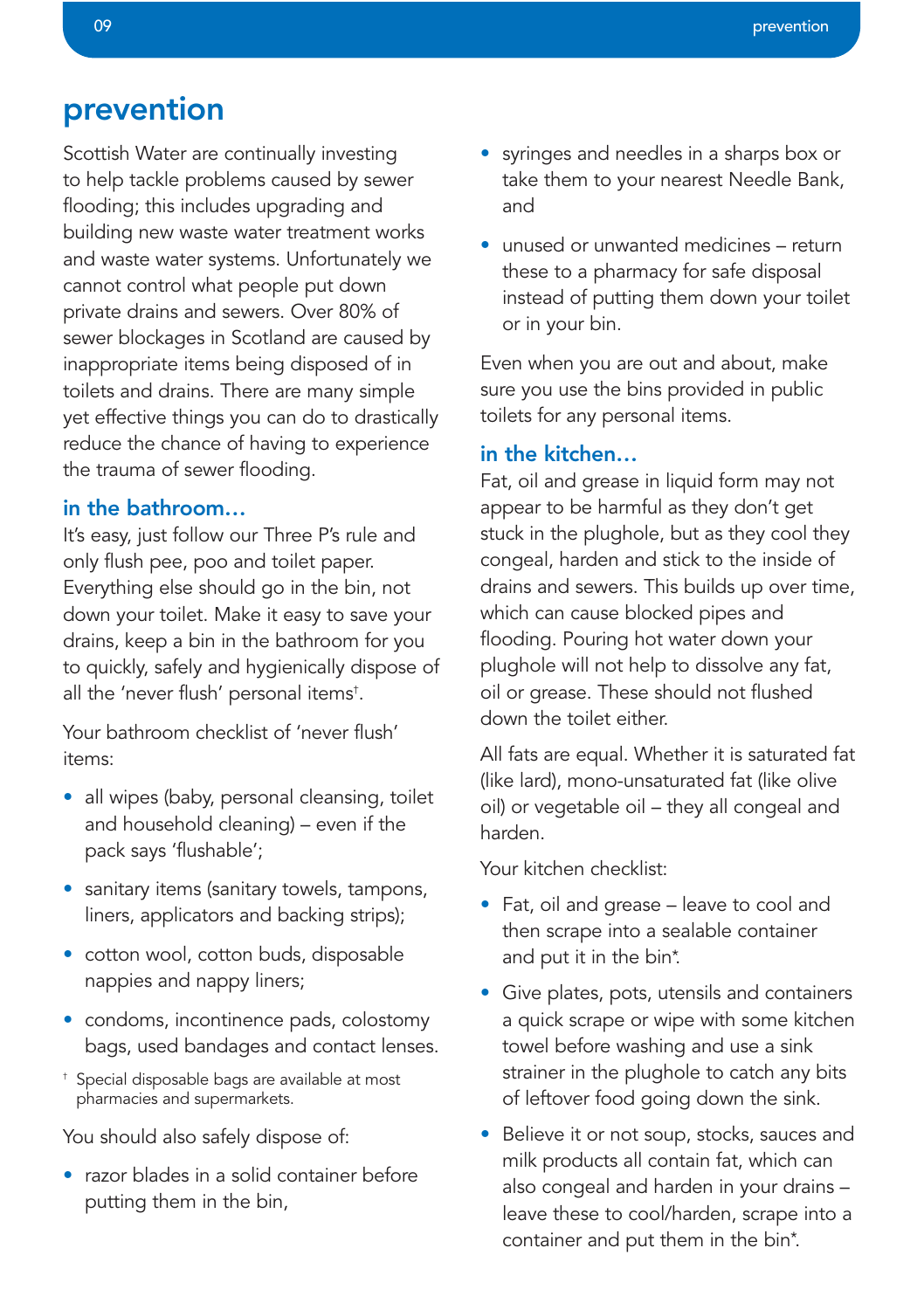- Peelings put any waste food and peelings into your household rubbish\*.
- \* Please check with your local Council/waste contractor for information on how to dispose of/recycle used fat, oil and grease.

#### in the garden…

Tree roots in sewers can also create problems for property owners. The roots from trees and shrubs can grow towards sewer pipes as they provide a source of the water, nutrients, and oxygen that roots crave. If a root finds a leak or loose joint, it will quickly grow into the pipe and restrict the flow of waste water, which can cause blockages, broken pipes and other serious problems. Repairing the damage caused by the roots can be extremely expensive. Consider a few precautionary measures when planting.

• Knowing the approximate location of your sewer connection can help you identify possible problems early. As a general rule, drains run straight so look out for any manholes or drain covers in your garden to determine the location.

- Being smart about how you plan landscaping is the best way to avoid problems and expensive repair bills. Limit the amount of plants you place close to private drains or sewers. Plant larger trees far away so the roots are not within reach of the pipes. If you do plant near private drains or sewers, select slow-growing trees with a small root ball. Also, avoid roots growing horizontally by digging a deep hole when planting.
- It is important to remember that you must not build or tarmac over any manhole covers in your garden. These can be used to provide access to the sewer system following a flooding incident and can help alleviate the problem. If you are in any doubt, please contact Scottish Water prior to carrying out any work.



Do not build or tarmac over any manhole covers in your garden as they can help alleviate a problem if they are accessible.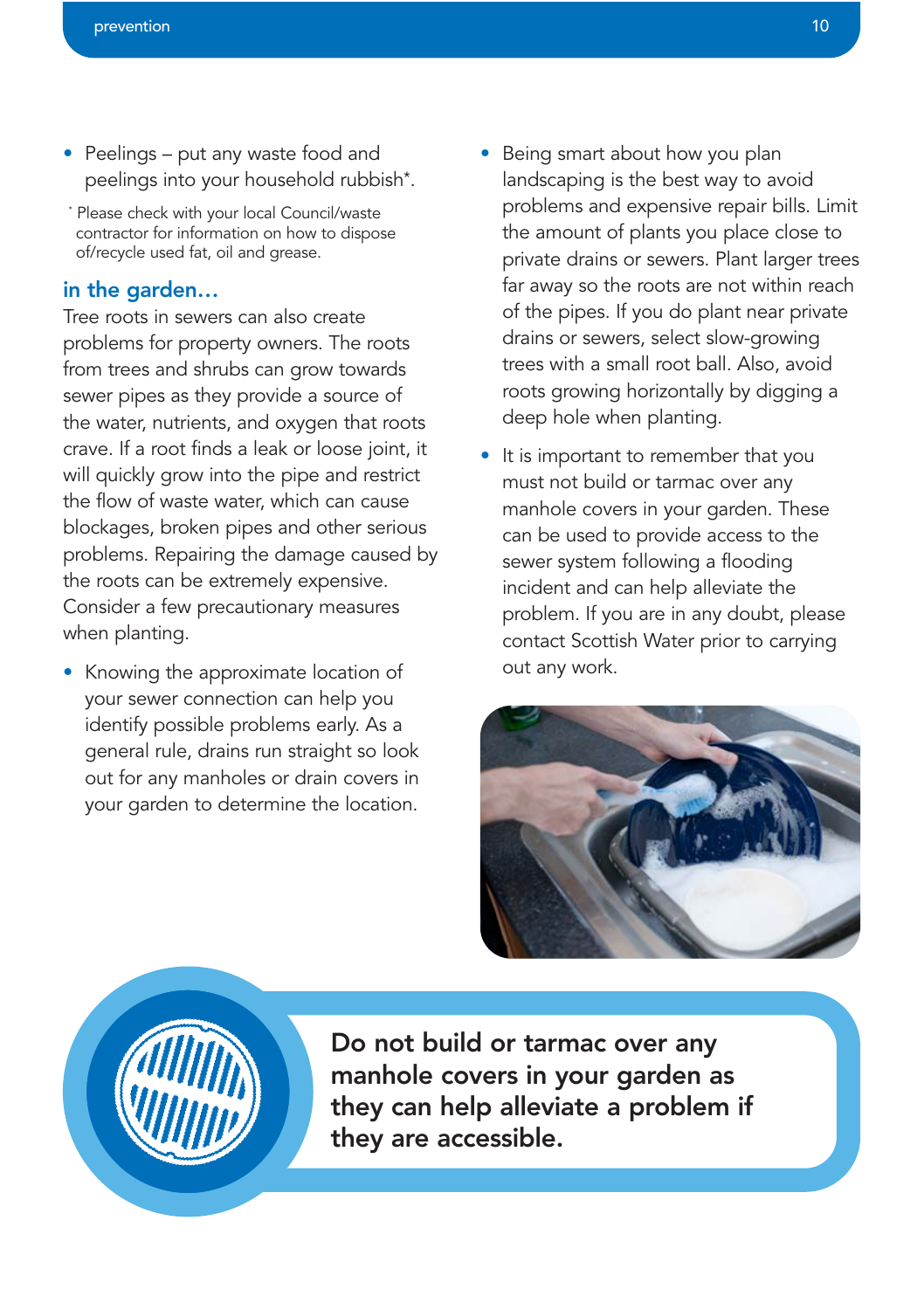<span id="page-13-0"></span>

A smart brick

## what else can you do?

Know the signs of a possible issue. Slow flowing drains are the sign that the system is having a problem. You may hear gurgling noises or notice bubbles coming up from the toilet after flushing. Internal flooding may occur if no action is taken to remove the blockage.

There are a number of products available to protect your home from the risk of sewer flooding. These include non return valves which restrict the sewer from backing up into your property and smart airbrick covers which automatically provide protection in a flooding event. Further information about these products can be found online.

## environmental issues

Sewer flooding can cause serious environmental implications as well. During heavy rainfall, the flow of waste water in sewers increases hundreds of times. Diluted waste water can sometimes be allowed to flow into rivers or the sea to prevent homes from flooding. Unfortunately, if 'never flush' items have been flushed these can also escape, polluting rivers and beaches. This causes a health hazard, harms wildlife, and it's awful to look at too.



You can drastically reduce the chances of suffering sewer flooding by considering a few precautionary measures when planting trees.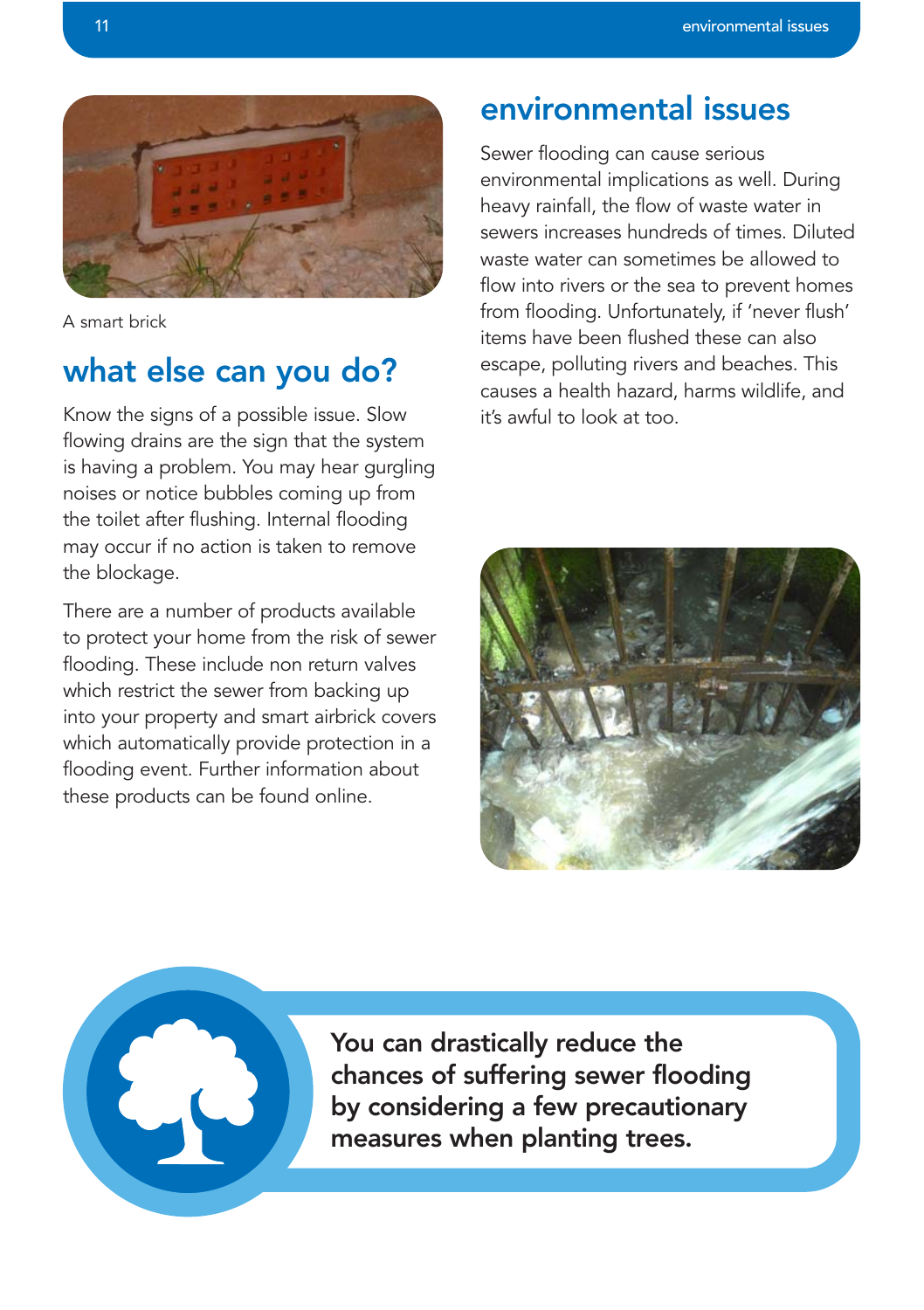## <span id="page-14-0"></span>useful contacts

#### Scottish Water Customer Helpline – 0800 0778778

(24 hour service) Email: [help@scottishwater.co.uk](mailto:help@scottishwater.co.uk)

You can write to us at: Scottish Water PO Box 8855 Edinburgh EH10 6YQ

#### [www.scottishwater.co.uk](https://www.scottishwater.co.uk)

Our website contains further information about our services. You can also find us on Facebook and Twitter for current service updates.

#### Scottish Environment Protection Agency (SEPA)

Information on Scotland's environment, pollution prevention, regulation and other environmental initiatives.

#### Pollution hotline – 0800 80 70 60

(24 hour service)

#### Floodline service – 0345 988 1188

(24 hour service) [www.sepa.org.uk](https://www.sepa.org.uk)

#### Met Office

Weather and climate change forecasts. [www.metoffice.gov.uk](https://www.metoffice.gov.uk)

#### Scottish Flood Forum

A Scottish based charitable organisation that provides support for and represents those who are affected by or are at risk of flooding.

Helpline – 0131 563 9392 [www.scottishfloodforum.org](https://scottishfloodforum.org)

#### Citizens Advice Scotland

The Citizens Advice Service can help with a range of issues that may arise if you have been affected by sewer flooding. See <www.adviceguide.org.uk/scotland> for self-help information or to locate your nearest Citizens Advice Bureau.

## contacting a plumber

To find a licensed plumber in your area visit [www.watersafe.org.uk](https://www.watersafe.org.uk) or call SNIPEF on 0845 224 0391 who will be able to recommend a plumber. Office opening hours are Monday – Thursday 8.30am to 5pm and Friday 8.30am to 4.30pm. For out of hours, please visit the website or refer to your telephone directory.

Scottish Water supports and promotes the WaterSafe scheme. WaterSafe is a dedicated online search facility to help customers to find the nearest qualified plumbing and heating professionals in their area. Scottish and Northern Ireland Plumbing Employers' Federation (SNIPEF) runs the Plumbing Industry Licensing Scheme and this is part of WaterSafe.

#### cottish Vətor

Our website contains further information about our services. You can also find us on Facebook and Twitter for current service updates.